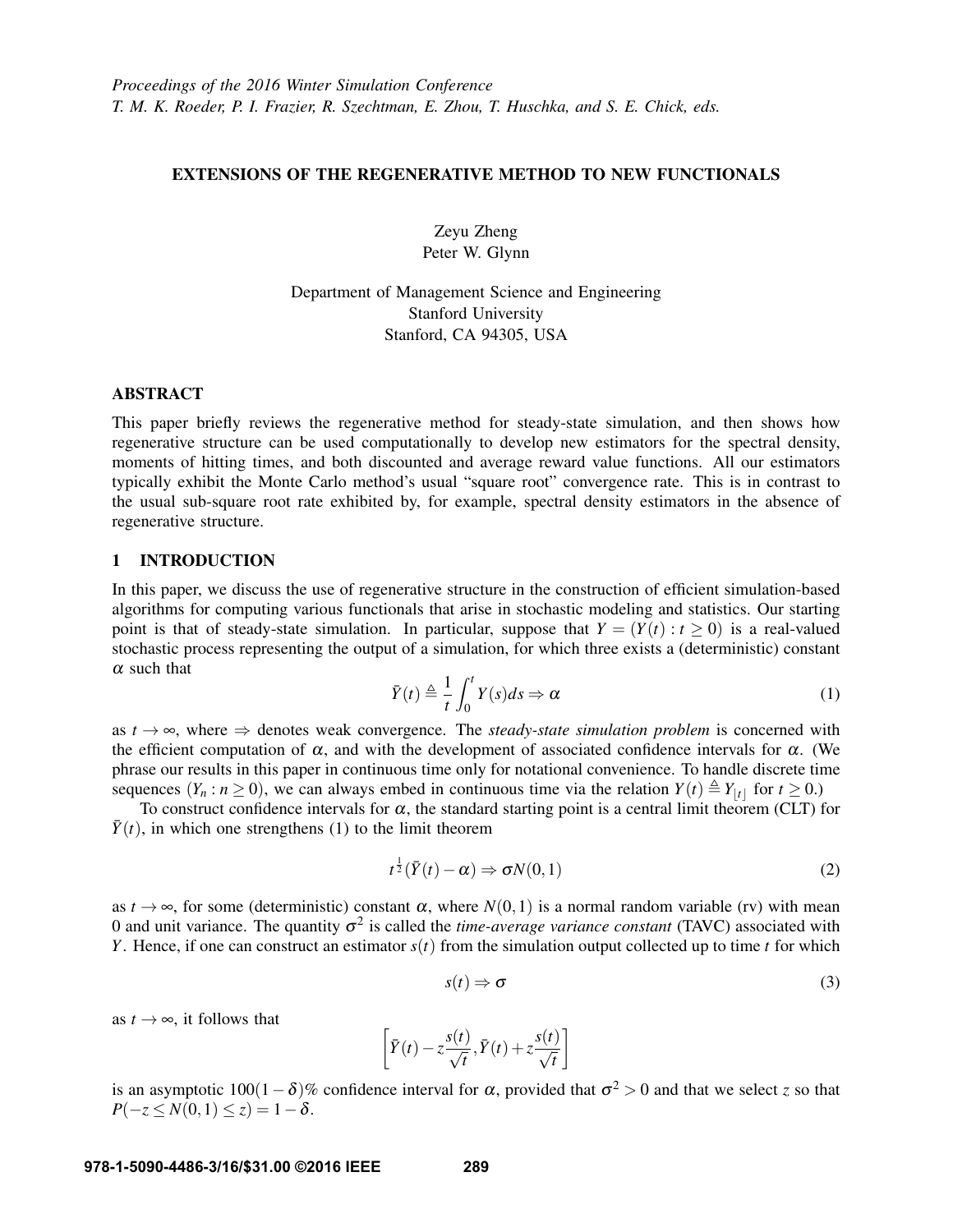Unfortunately, constructing such estimators  $s(t)$  is not easy in general. In particular, it is usual that when (1) and (2) hold, then

$$
(Y(t+u): u \ge 0) \to (Y^*(u): u \ge 0)
$$

as  $t \to \infty$ , where  $(Y^*(u) : u \ge 0)$  is a stationary process known as the "stationary version" of *Y*. (The convergence in (4) is usually stated in terms of total variation convergence; see Chapter 5 of Thorisson (2000) for such results.) This suggests that for *t* large,

$$
t^{\frac{1}{2}}(\bar{Y}(t)-\alpha) \stackrel{D}{\approx} t^{\frac{1}{2}}\left(\frac{1}{t}\int_0^t Y^*(s)ds-\alpha\right),
$$

where  $\stackrel{D}{\approx}$  denotes "has approximately the same distribution as" (and is intended to have no rigorous meaning). This, in turn, suggests that

$$
\sigma^2 = \lim_{t \to \infty} \frac{1}{t} \text{Var}\left(\int_0^t Y^*(s) ds\right)
$$
  
= 
$$
2 \int_0^\infty \text{Cov}(Y^*(0), Y^*(s)) ds
$$
 (4)

The formula (4) for the TAVC  $\sigma^2$  can be rigorously verified in many different settings: see, for example, Meyn and Tweedie (2009), p.422; the same result shows that  $\alpha = EY^*(t)$ .

The challenge in (4) is that while  $Cov(Y^*(0), Y^*(t))$  can typically be easily estimated for each fixed *t*, computing the integrated covariance quantity  $\sigma^2$ , as given by (4), is statistically hard. The TAVC  $\sigma^2$  is intimately connected to spectral density estimation for the stationary process  $Y^* = (Y^*(t) : t \ge 0)$ . Specifically,  $\sigma^2 = 2\pi f(0)$ , where  $f(\cdot)$  is the spectral density of  $Y^*$ . In general, the best spectral density estimators converge at rates slower than of order  $t^{-\frac{1}{2}}$  in the simulated time horizon *t*; see Anderson (1971), Chapter 9. This "sub square root" convergence rate reflects the fact that infinitely many covariance terms must be summed together to compute  $\sigma^2$ .

The regenerative method for TAVC estimation takes advantage of the presence of regenerative structure in *Y* to obtain an estimator  $s(t)$  for  $\sigma$  that converges at a rate of order  $t^{-\frac{1}{2}}$ . This beautiful idea, due independently to Fishman (1974) and Crane and Iglehart (1974), exploits the independent and identically distributed (iid) cycle structure of (classically) regenerative processes, so that one can efficiently truncate the integral appearing in (4) to include only covariance effects between *Y*<sup>∗</sup> values collected within the same cycle. This leads to estimation algorithms for  $\sigma^2$  that converge much more rapidly than do those associated with general spectral density estimation theory or other related statistical procedures.

This paper is organized as follows. Section 2 reviews the key facts about regenerative methodology in its historical setting of steady-state simulation. Regenerative methodology is then extended in Section 3 to cover spectral density estimation, where appropriate estimators and associated confidence intervals are developed. Section 4 discusses new regenerative estimators for higher order moments of hitting times (e.g. the variance), while Section 5 deals with new regenerative representations and related estimators for value functions in both the discounted and average reward settings. Finally, Section 6 provides a brief discussion of computational results obtained for the spectral density estimator of Section 3.

# 2 APPLICATION 1: ESTIMATING THE TAVC

Given that the estimation of the TAVC  $\sigma^2$  is the classical problem to which regenerative methodology has been applied within the setting of simulation-based algorithms, we start with a brief review of this estimation domain. We presume that  $Y = (Y(t) : t \ge 0)$  is a non-delayed *classically regenerative process*. More precisely, we assume that there exist random times  $0 = T(0) < T(1) < \cdots$  such that the cycles  $(W_i : i \geq 1)$  are iid, where  $W_i \triangleq (Y(T(i-1) + s) : 0 \leq s < \tau_i)$  and  $\tau_i \triangleq T(i) - T(i-1)$  for  $i \geq 1$ .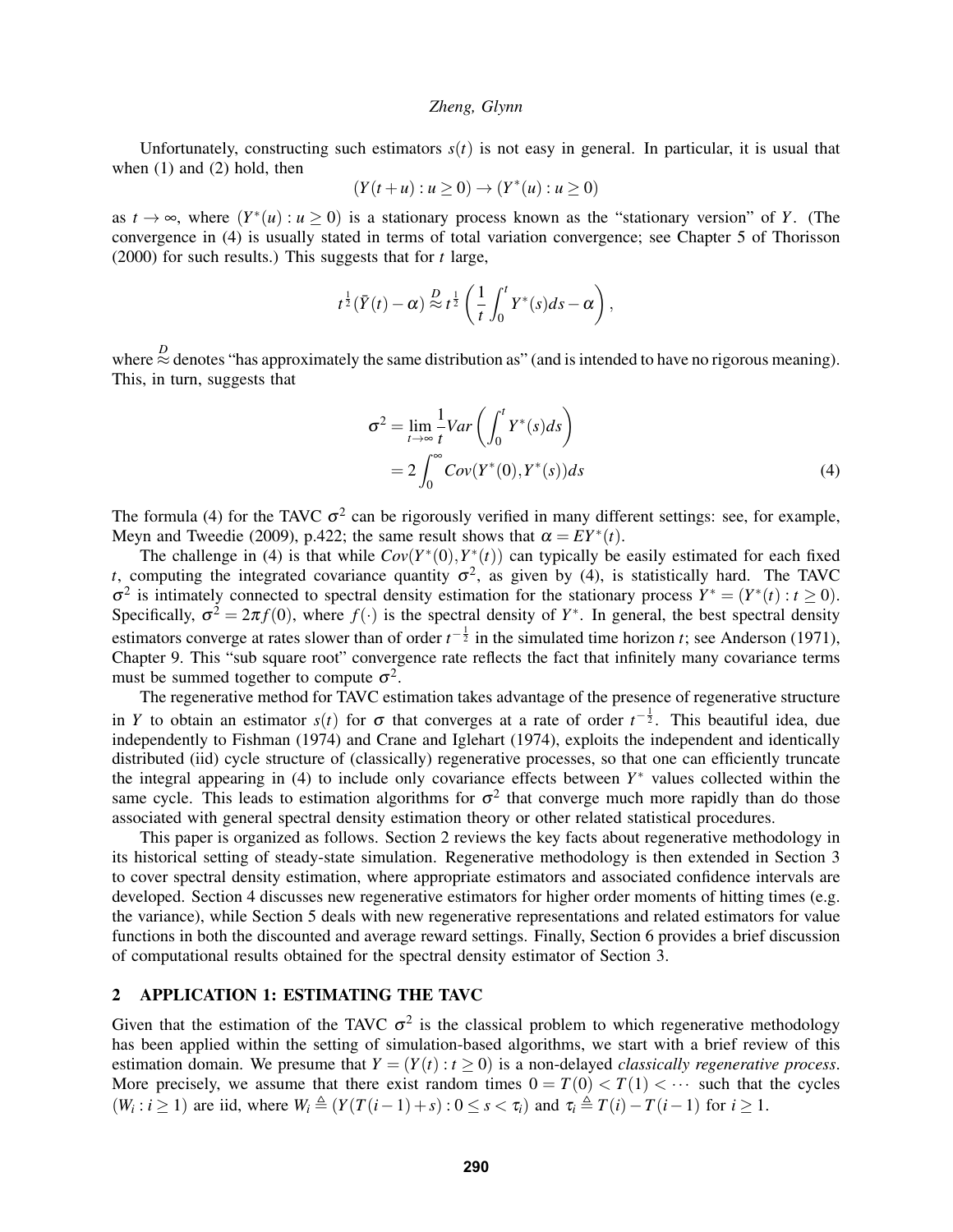It is known that if *Y* is non-negative and  $E\tau_1 < \infty$  (so that *Y* is *positive recurrent*), then

$$
\bar{Y}(t) \Rightarrow \alpha \tag{5}
$$

for a finite  $\alpha$  as  $t \to \infty$  if and only if  $E \int_0^{T(1)} Y(s) ds < \infty$ , in which case

$$
\alpha = \frac{E \int_0^{T(1)} Y(s) ds}{E \tau_1};\tag{6}
$$

see Glynn and Whitt (1993). In addition,

$$
t^{\frac{1}{2}}(\bar{Y}(t)-\alpha) \Rightarrow \sigma N(0,1)
$$
\n(7)

as  $t \to \infty$  holds if and only if  $E\left(\int_0^{T(1)} Y_c(s) ds\right)^2 < \infty$ , where  $Y_c(s) \triangleq Y(s) - \alpha$ , in which case

$$
\sigma^2 = \frac{E\left(\int_0^{T(1)} Y_c(s)ds\right)^2}{E\,\tau_1};\tag{8}
$$

see Glynn and Whitt (2002). In some sense, the representation (8) truncates the covariance integral (4) according to the "cycle boundary"  $T(1)$ , as suggested in the Introduction. In view of (7), the natural estimator for  $\sigma^2$  is then

$$
s^{2}(t) = \frac{1}{t} \sum_{i=1}^{N(t)} \left( \int_{T(i-1)}^{T(i)} (Y(s) - \bar{Y}(t)) ds \right)^{2},
$$

where  $N(t) = \max(n \ge 0 : T(n) \le t)$  is the number of regenerative cycles completed by time *t*. It turns out that  $s^2(t) \Rightarrow \sigma^2$  as  $t \to \infty$ , precisely when (7) holds; see Glynn and Iglehart (1993). In other words, the regenerative method for estimating  $\sigma^2$  is consistent under the weakest possible conditions. Furthermore,  $s(t)$  converges to  $\sigma$  at rate  $t^{-\frac{1}{2}}$  under modest additional conditions; see Glynn and Iglehart (1987).

The above theory covers classically regenerative processes. From a modeling viewpoint, this allows one to easily apply the regenerative method to irreducible positive recurrent discrete state space Markov chains and processes. For such examples, the  $T(i)$ 's are typically defined as the consecutive times at which the underlying Markov chain process enters some fixed (regeneration) state, say *z*.

But some modeling environments require that one develop steady-state simulation methodology for continuous state space examples. Regenerative methods apply there, as well, at a significant level of generality. In particular, a large class of such models form either Harris recurrent Markov chains (when formulated in discrete time) or Harris recurrent Markov processes (when formulated in continuous time).

Consider first the case of a Harris recurrent Markov chain  $X = (X_n : n \ge 0)$ , in which case we presume that  $Y_n = h(X_n)$  for some non-negative *h* (see Meyn and Tweedie (2009) for a complete discussion of this class of chains.) In this setting,  $Y = (Y(t) : t \ge 0)$  can always be simulated as a non-delayed *wide-sense regenerative process*, so that there exist random times  $0 = T(0) < T(1) < \cdots$  such that:

i)  $(\tau_i : i \geq 1)$  is an iid sequence;

ii) 
$$
T(i)
$$
 is independent of  $(Y(T(i) + u) : u \ge 0)$  for  $i \ge 0$ ;

iii)  $(Y(T(i) + u) : u \ge 0) \stackrel{D}{=} (Y(u) : u \ge 0)$  for  $i \ge 0$  (where  $\stackrel{D}{=}$  denotes equality in distribution).

It is then easily seen that if (5) holds, then  $\alpha$  is given by (6). With the identity (6) in place, one has now reduced  $\alpha$  to a "finite horizon" computation, in the sense that  $\alpha$  can be computed by generating iid copies  $(\beta_1, \tau_1), (\beta_2, \tau_2), \dots$  of  $(\beta, \tau)$ , where  $\tau = T(1)$  and  $\beta = \int_0^{T(1)} Y(s) ds$ , and forming the sample mean estimator

$$
\frac{\bar{\beta_n}}{\bar{\tau}_n} = \frac{\sum_{i=1}^n \beta_i / n}{\sum_{i=1}^n \tau_i / n}.
$$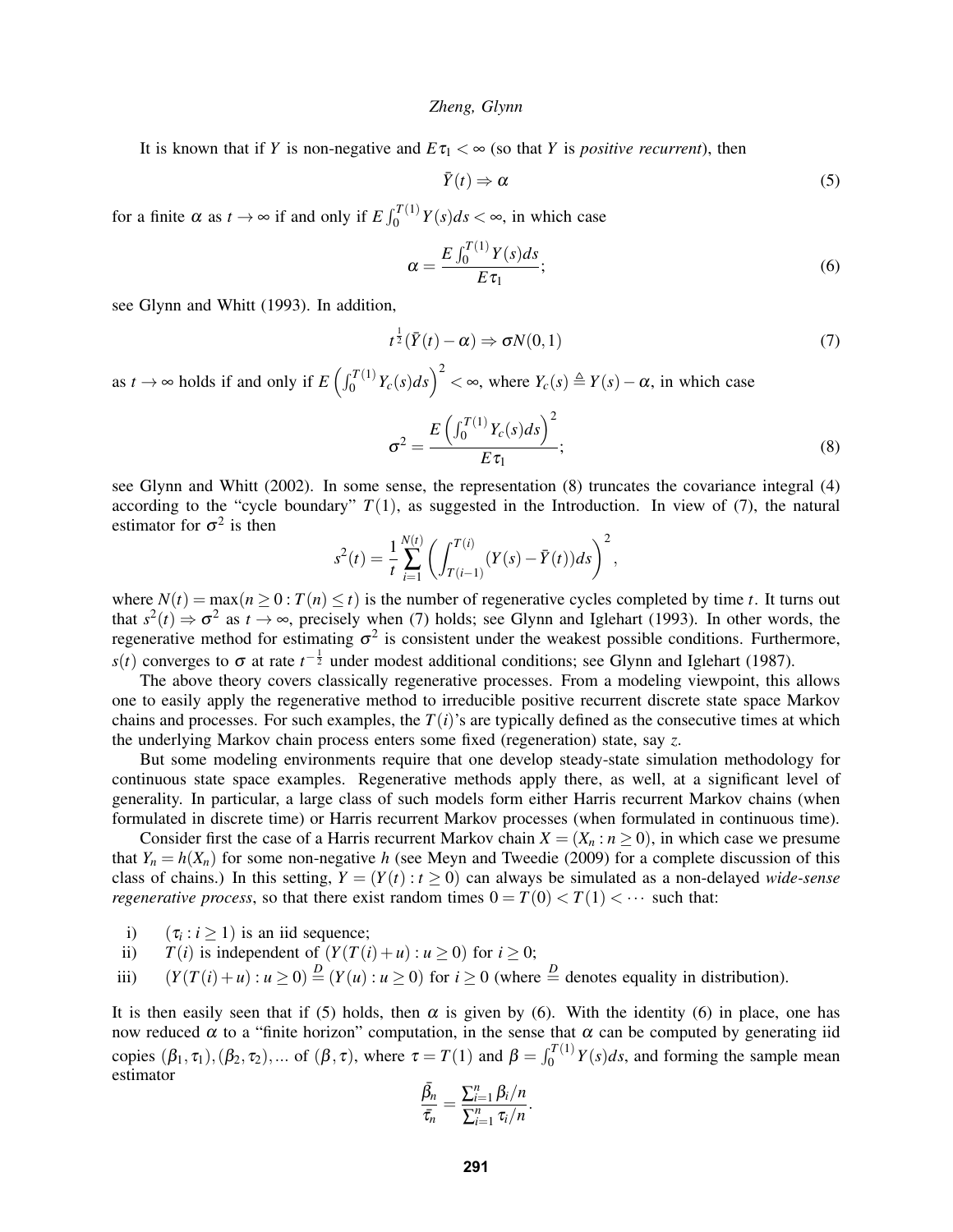If  $E(\beta_1^2 + \tau_1^2) < \infty$ , then

$$
n^{\frac{1}{2}}\left(\frac{\bar{\beta}_n}{\bar{\tau}_n}-\alpha\right) \Rightarrow \sqrt{\frac{E(\beta_1-\alpha\tau_1)^2}{(E\tau_1)^2}}N(0,1) \tag{9}
$$

as  $n \rightarrow \infty$ , and

$$
s_n^2 \triangleq \frac{1}{n} \sum_{i=1}^n \left( \beta_i - \left( \frac{\bar{\beta}_n}{\bar{\tau}_n} \right) \tau_i \right)^2 / \bar{\tau}_n^2 \to \frac{E(\beta_1 - \alpha \tau_1)^2}{(E \tau_1)^2} \quad a.s.
$$
 (10)

as  $n \to \infty$ . Again, confidence intervals for  $\alpha$  can be easily constructed, given the above results.

To handle the Harris recurrent Markov process setting, we appeal to the fact that if  $Y(t) = h(X(t))$  for some non-negative *h*, then  $Y = (Y(t): t > 0)$  can be simulated as a non-delayed *one-dependent regenerative process*, so that there exist random times  $0 = T(0) < T(1) < \cdots$  such that:

- i)  $(W_i : i \geq 1)$  is an identically distributed sequence;
- ii)  $(W_i : i \geq 1)$  is a one-dependent sequence, so that  $(W_{n+j} : j \geq 2)$  is independent of  $(W_i : i \leq n)$  for each  $n \geq 1$ .

As observed in Glynn (1994), (5) implies that (6) holds in this setting, so that confidence intervals for  $\alpha$ can again be constructed via (9) and (10).

It is important to recognize that the estimator  $\bar{\beta}_n/\bar{\tau}_n$  does not in general have the same distribution as  $\bar{Y}(T(n))$ , as occurs when *Y* is classically regenerative. In the classical setting, simulating *n* iid copies of a cycle is equivalent to simulating *Y* to time  $T(n)$ . On the other hand, the correlation structure of the cycles associated with both wide-sense regenerative and one-dependent regenerative processes is more complex than in the classical case, so that simulating *n* iid copies of  $(\beta_1, \tau_1)$  does not yield the path of the original process *Y* to time  $T(n)$ . This does not affect the validity of (9) and (10), but it does mean that we can not use such simulations to simultaneously compute (for example) transient quantities, since the iid structure of the  $(\beta_i, \tau_i)$ 's may result in modification of the marginal distributions of  $Y(t)$  for  $t \ge 0$ .

## 3 APPLICATION 2: THE SPECTRAL DENSITY

As noted in Section 2, the TAVC constant  $\sigma^2$  is a special case of a spectral density computation. Specifically, if  $Y^* = (Y^*(t) : t \ge 0)$  is a real-valued stationary process for which

$$
\int_0^\infty |Cov(Y^*(0), Y^*(t))|dt < \infty,\tag{11}
$$

the *spectral density*  $f(\cdot)$  is defined by

$$
f(\lambda) = \frac{1}{2\pi} \int_{-\infty}^{\infty} e^{i\lambda t} Cov(Y^*(0), Y^*(t)) dt;
$$

Note that the TAVC can be recovered from  $f(\cdot)$  via the relation  $\sigma^2 = 2\pi f(0)$  (Compare with (4)). The spectral density plays a fundamental role in many different applications areas, and is a key concept in the statistical analysis of time series. In general, estimating  $f(\lambda)$  is statistically difficult, and (nonparametric) spectral density estimators exhibit a sub-square root convergence rate in the sampling effort *t*. However, we will now show how classical regenerative structure can be exploited to obtain an estimator for  $f(\lambda)$ having square root convergence rate.

Let  $Y = (Y(t) : t \ge 0)$  be a non-delayed classically regenerative process with  $E\tau_1 < \infty$ . Then, there exists a unique stationary version  $Y^*$  of  $Y$  for which

$$
P(Y^* \in \cdot) = \frac{E \int_0^{T(1)} I(Y_s \in \cdot) ds}{E \tau_1},
$$
\n(12)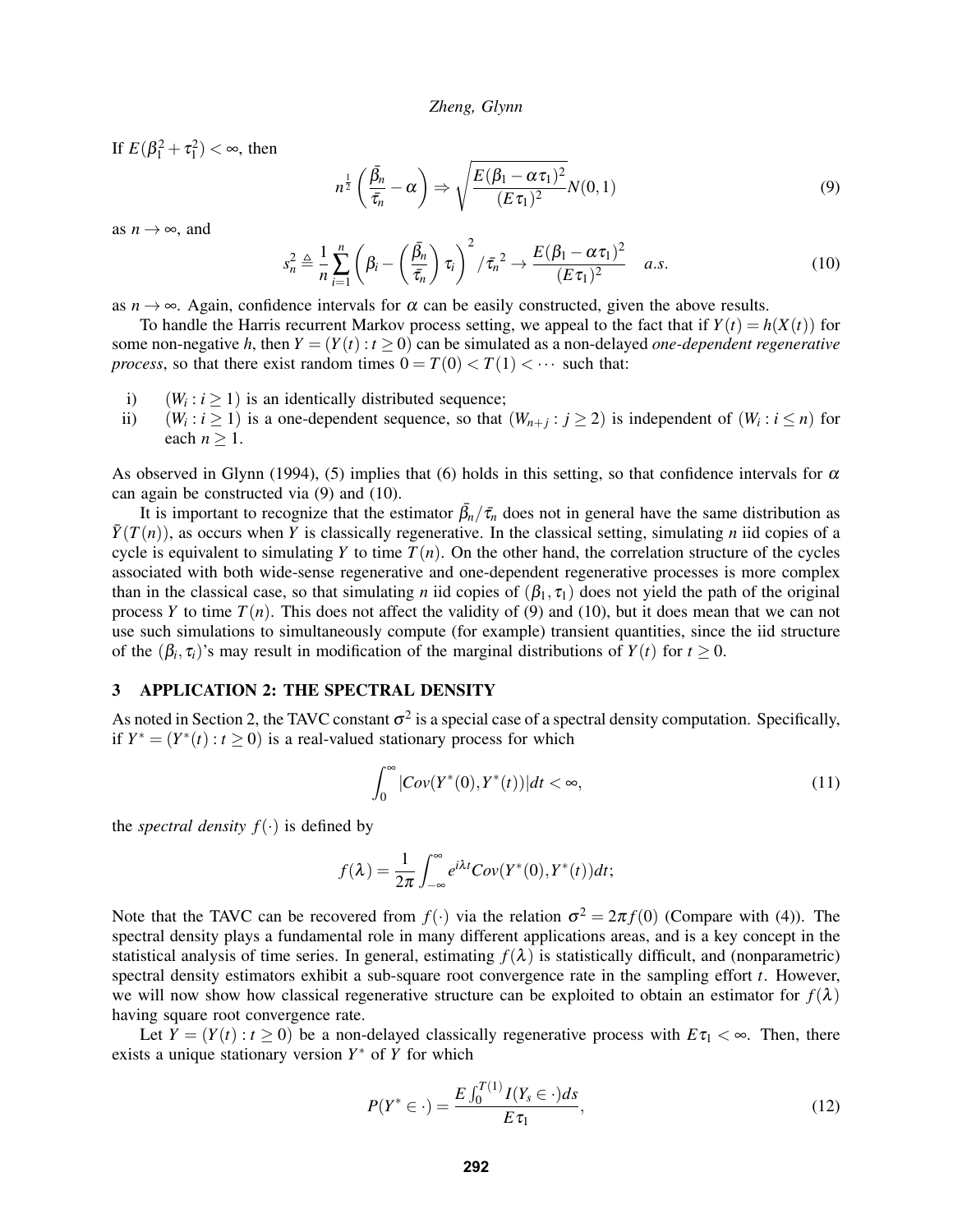where  $Y_s = (Y(s+u): u \ge 0)$ ; see, for example, p.342 Thorisson (2000). The following result provides a regenerative representation for *f*(·). Recall that a rv is *spread-out* if its *n*-fold convolution has a density component for some  $n \geq 1$ .

**Theorem 1** Suppose that  $T(1)$  is a spread-out random variable and

$$
E\left(\left(\max_{0\leq s\leq T(1)}|Y(s)|^2+T(1)^{2+p}\right)T(1)\right)<\infty,\tag{13}
$$

for some  $p > 0$ . Then, for  $\lambda \neq 0$ ,

$$
2\pi f(\lambda) = \frac{E \int_0^{T(1)} \int_s^{T(1)} Y_c(s) Y_c(t) \left(e^{i\lambda(t-s)} + e^{-i\lambda(t-s)}\right) dt ds}{E \tau_1} + \frac{E \int_0^{T(1)} Y_c(s) e^{i\lambda(T(1)-s)} ds}{E \tau_1} \cdot \frac{E \int_0^{T(1)} e^{i\lambda t} Y_c(t) dt}{1 - E e^{i\lambda T(1)}} + \frac{E \int_0^{T(1)} Y_c(s) e^{-i\lambda(T(1)-s)} ds}{E \tau_1} \cdot \frac{E \int_0^{T(1)} e^{-i\lambda t} Y_c(t) dt}{1 - E e^{-i\lambda T(1)}},
$$

whereas for  $\lambda = 0$ ,

$$
\pi f(0) = \frac{E \int_0^{T(1)} \int_s^{T(1)} Y_c(s) Y_c(t) dt ds}{E \tau_1}.
$$

*Proof.* We start by verifying that (11) holds, so that  $f(\cdot)$  is well-defined. Set  $Y_c^*(t) = Y^*(t) - \alpha$  and

$$
Cov(Y^*(0), Y^*(t)) = EY_c^*(0)Y_c^*(t)
$$
  
=  $EY_c^*(0)Y_c^*(t)I(T^*(0) > t) + \int_{[0,t]} EY_c^*(0)I(T^*(0) \in ds)EY_c(t-s),$  (14)

Recalling that  $T(1)$  is the first regeneration time for the non-delayed process  $Y$ ,  $(12)$  implies that,

$$
\int_0^{\infty} E|Y_c^*(0)Y_c^*(t)|I(T^*(0) > t)dt = E \int_0^{T(1)} |Y_c(s)| \int_s^{T(1)} |Y_c(t)|dt ds/E\tau_1
$$
  
= 
$$
\frac{1}{2}E\left(\int_0^{T(1)} |Y_c(s)|ds\right)^2/E\tau_1 < \infty,
$$
 (15)

in view of (13). Also, (12) yields

$$
\int_0^\infty \int_{[0,t]} E|Y_c^*(0)|I(T^*(0) \in ds)|EY_c(t-s)|dt = \int_{[0,\infty)} E|Y_c^*(0)|I(T^*(0) \in ds) \cdot \int_0^\infty |EY_c(t)|dt
$$
  

$$
= E|Y_c^*(0)|T^*(0) \cdot \int_0^\infty |EY_c(t)|dt
$$
  

$$
= \frac{E\int_0^{T(1)} |Y_c(s)|(T(1) - s)ds}{E\tau_1} \cdot \int_0^\infty |EY_c(t)|dt, \qquad (16)
$$

which (13) establishes is finite, provided that we show that  $\int_0^\infty |EY_c(t)|dt < \infty$ .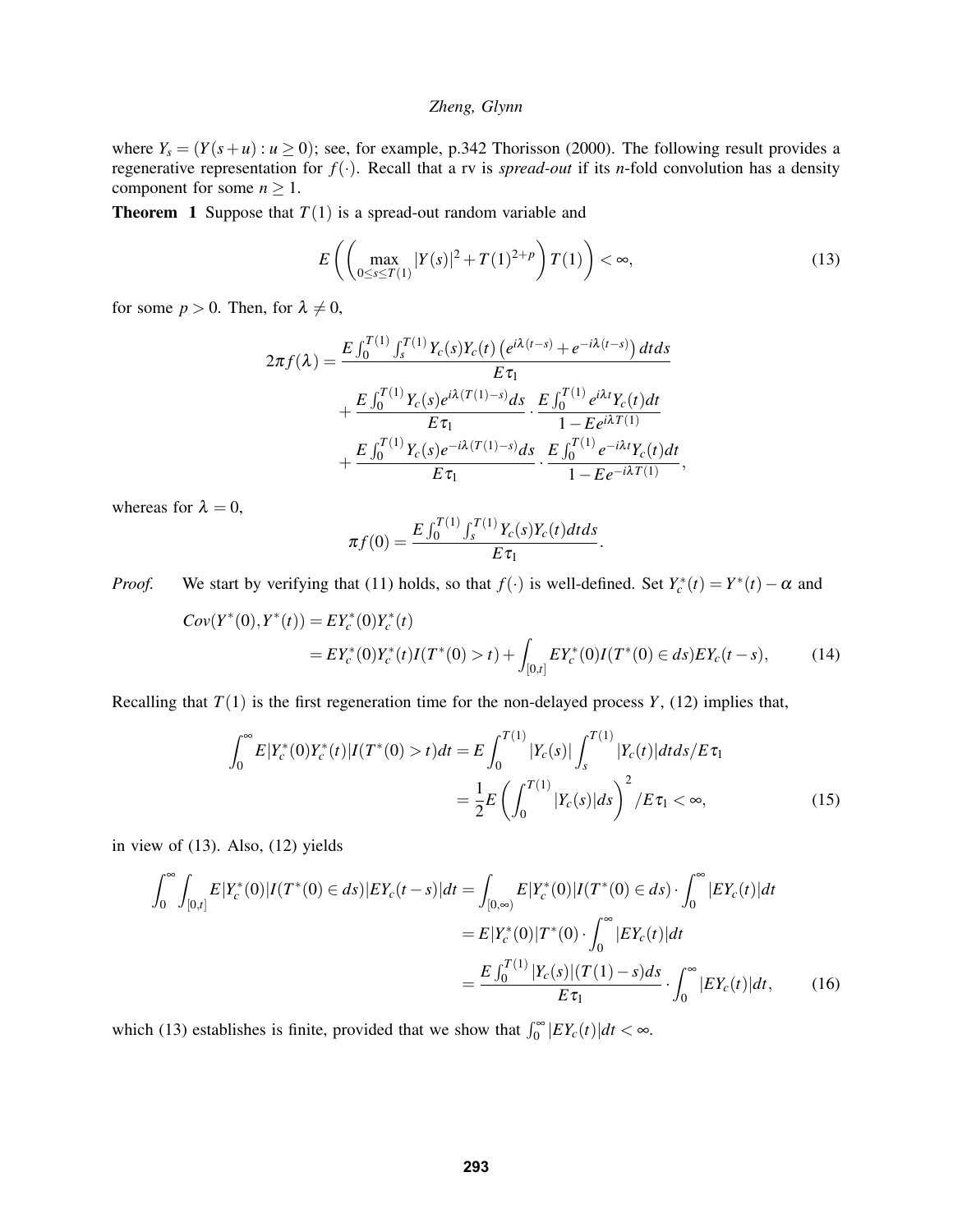Since  $T(1)$  is spread-out with  $ET(1) < \infty$ ,  $Y_c(\cdot)$  can be coupled to its stationary version  $Y_c^*(\cdot)$ . Consequently, if  $\beta$  is the associated coupling time,

$$
EY(t) - \alpha = E(Y(t) - Y^*(t))I(\beta \le t) + E(Y(t) - Y^*(t))I(\beta > t)
$$
  
\n
$$
= E(Y(t) - Y^*(t))I(\beta > t)
$$
  
\n
$$
\le 2E^{\frac{1}{2}} (Y^2(t) + Y^*(t)^2) P^{\frac{1}{2}}(\beta > t)
$$
  
\n
$$
= 2(EY^2(t) + EY^*(0)^2)^{\frac{1}{2}} o(t^{-2-p})^{\frac{1}{2}}
$$
  
\n
$$
= 2(EY^2(t) + \frac{E\int_0^{T(1)}Y(s)^2ds}{E\tau_1}\Big)^{\frac{1}{2}} o(t^{-1-\frac{p}{2}})
$$
  
\n
$$
\le 2(EY^2(t) + \frac{E \max_{0 \le s \le T(1)} Y^2(s) \cdot T(1)}{E\tau_1}\Big)^{\frac{1}{2}} o(t^{-1-\frac{p}{2}})
$$
\n(17)

as  $t \to \infty$ , where we used the fact that  $P(\beta > t) = o(t^{-2-p})$  as  $t \to \infty$  when  $ET(1)^{3+p} < \infty$ ; see p.417 of Thorisson (2000). Hence,  $|EY_c(\cdot)|$  is integrable, provided we show that  $EY^2(\cdot)$  is a bounded function.

Note that if  $a(t) \triangleq EY^2(t)$ ,  $a(\cdot)$  satisfies the renewal equation

$$
a(t) = EY^{2}(t)I(T(1) > t) + \int_{[0,t]} a(t - s)P(T(1) \in ds).
$$

Since  $EY^2(t)I(T(1) > t) \le E \max_{0 \le s \le T(1)} Y^2(s)I(T(1) > t)$  and this upper bound is non-increasing and integrable (due to 13), the renewal theorem establishes that  $EY^2(t)$  converges to a finite limit as  $t \to \infty$ ; see p.147 of Asmussen (2003). So,  $EY^2(\cdot)$  is bounded, and (14)-(17) imply (11) is satisfied.

We now turn to verifying the regenerative representation for  $f(\cdot)$ . We focus on  $\lambda \neq 0$ , since  $\lambda = 0$  is exactly the identity (8). In view of (14), we see that

$$
\int_{-\infty}^{\infty} e^{i\lambda t}Cov(Y^{*}(0), Y^{*}(t))dt \n= \int_{0}^{\infty} (e^{i\lambda t} + e^{-i\lambda t}) EY_{c}^{*}(0)Y_{c}^{*}(t)I(T^{*}(0) > t) + \int_{0}^{\infty} \int_{[0,t]} EY_{c}^{*}(0)I(T^{*}(0) \in ds)e^{i\lambda s}EY_{c}(t-s)e^{i\lambda(t-s)}dt \n+ \int_{0}^{\infty} \int_{[0,t]} EY_{c}^{*}(0)I(T^{*}(0) \in ds)e^{-i\lambda s}EY_{c}(t-s)e^{-i\lambda(t-s)}dt \n= EY_{c}^{*}(0) \int_{0}^{T^{*}(0)} (e^{i\lambda t} + e^{-i\lambda t})Y_{c}^{*}(t)dt + EY_{c}^{*}(0)e^{i\lambda T^{*}(0)} \cdot \int_{0}^{\infty} EY_{c}(t)e^{i\lambda t}dt \n+ EY_{c}^{*}(0)e^{-i\lambda T^{*}(0)} \cdot \int_{0}^{\infty} EY_{c}(t)e^{-i\lambda t}dt \n= \frac{E \int_{0}^{T^{(1)}} Y_{c}(s) \int_{s}^{T^{(1)}} (e^{i\lambda(t-s)} + e^{-i\lambda(t-s)}) Y_{c}(t)dt ds}{E\tau_{1}} + \frac{E \int_{0}^{T^{(1)}} Y_{c}(s)e^{i\lambda(T(1)-s)}ds}{E\tau_{1}} \cdot \int_{0}^{\infty} EY_{c}(t)e^{i\lambda t}dt \n+ \frac{E \int_{0}^{T^{(1)}} Y_{c}(s)e^{-i\lambda(T(1)-s)}ds}{E\tau_{1}} \cdot \int_{0}^{\infty} EY_{c}(t)e^{-i\lambda t}dt,
$$

where  $(12)$  was again used for the final step.

Finally, if  $\tilde{a}(t) \triangleq EY_c(t)$ ,

$$
\tilde{a}(t) = EY_c(t)I(T(1) > t) + \int_{[0,t]} \tilde{a}(t-s)P(T(1) \in ds)
$$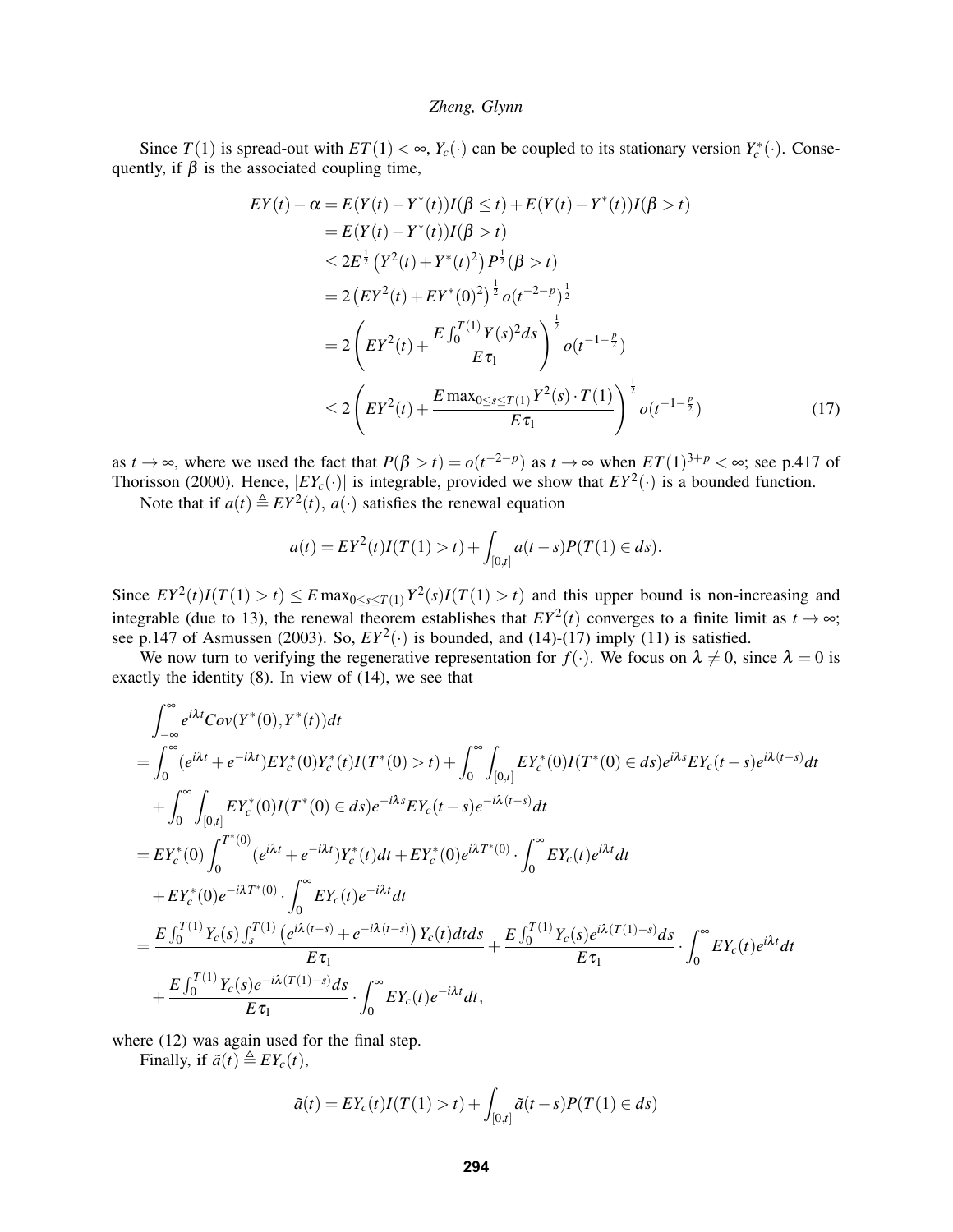so

$$
\int_0^{\infty} EY_c(t)e^{i\lambda t}dt = \int_0^{\infty} e^{i\lambda t} EY_c(t)I(T(1) > t)dt + \int_{[0,\infty)} e^{i\lambda s}P(T(1) \in ds) \cdot \int_0^{\infty} e^{i\lambda t} \tilde{a}(t)dt
$$

$$
= E \int_0^{T(1)} e^{i\lambda t} Y_c(t)dt + E e^{i\lambda T(1)} \cdot \int_0^{\infty} e^{i\lambda t} \tilde{a}(t)dt
$$

and hence

$$
\int_0^\infty EY_c(t)e^{i\lambda t}dt = \frac{E\int_0^{T(1)}e^{i\lambda t}Y_c(t)dt}{1 - E e^{i\lambda T(1)}}.
$$

In the last step, we take advantage of the fact that  $|E \exp(i\lambda T(1))| < 1$  for  $\lambda \neq 0$  when  $T(1)$  is spread-out; see p.170 of Chung (1979). This completes the proof.  $\Box$ 

In view of Theorem 1, we can write the spectral density  $f(\lambda)$  for  $\lambda \neq 0$  as

$$
f(\lambda) = \frac{1}{2\pi} \left( \frac{EA_1(\lambda)}{E \tau_1} + \frac{EB_1(\lambda)EC_1(\lambda)}{E \tau_1 ED(\lambda)} + \frac{EB_1(-\lambda)EC_1(-\lambda)}{E \tau_1 ED(-\lambda)} \right)
$$

where

$$
A_i(\lambda) = \int_{T(i-1)}^{T(i)} \int_s^{T(i)} Y_c(s) Y_c(t) \left(e^{i\lambda(t-s)} + e^{-i\lambda(t-s)}\right) dt ds,
$$
  
\n
$$
B_i(\lambda) = \int_{T(i-1)}^{T(i)} Y_c(s) e^{i\lambda(T(i)-s)} ds,
$$
  
\n
$$
C_i(\lambda) = \int_{T(i-1)}^{T(i)} Y_c(s) e^{i\lambda(s-T(i-1))} ds,
$$
  
\n
$$
D_i(\lambda) = 1 - e^{i\lambda \tau_i}.
$$

Of course, these rv's involve  $Y_c(\cdot)$ , which depends on the unknown "nuisance parameter"  $\alpha$ . Hence, in estimating  $f(\lambda)$ , we replace  $A_i(\lambda)$ ,  $B_i(\lambda)$  and  $C_i(\lambda)$  with

$$
A_i(\lambda, t) = \int_{T(i-1)}^{T(i)} \int_s^{T(i)} (Y(s) - \bar{Y}(t))(Y(u) - \bar{Y}(t)) \left(e^{i\lambda(u-s)} + e^{-i\lambda(u-s)}\right) du ds,
$$
  
\n
$$
B_i(\lambda, t) = \int_{T(i-1)}^{T(i)} (Y(s) - \bar{Y}(t)) e^{i\lambda(T(i)-s)} ds,
$$
  
\n
$$
C_i(\lambda, t) = \int_{T(i-1)}^{T(i)} (Y(s) - \bar{Y}(t)) e^{i\lambda(s - T(i-1))} ds.
$$

Then, if we set  $\bar{A}(\lambda, t) = \sum_{i=1}^{N(t)} A_i(\lambda, t) / t$ ,  $\bar{B}(\lambda, t) = \sum_{i=1}^{N(t)} B_i(\lambda, t) / t$ ,  $\bar{C}(\lambda, t) = \sum_{i=1}^{N(t)} C_i(\lambda, t) / t$  and  $\bar{D}(\lambda) =$  $\sum_{i=1}^{N(t)} D_i(\lambda)/t$ , our estimator for  $f(\lambda)$  is defined via

$$
2\pi \hat{f}_t(\lambda) = \bar{A}(\lambda, t) + \bar{B}(\lambda, t) \frac{\bar{C}(\lambda, t)}{\bar{D}(\lambda)} + \bar{B}(-\lambda, t) \frac{\bar{C}(-\lambda, t)}{\bar{D}(-\lambda)}.
$$
\n(18)

To obtain confidence intervals for  $f(\lambda)$ , we need a CLT. To develop a CLT for  $\hat{f}_t(\lambda)$ , note that

$$
2\pi \hat{f}_t(\lambda)-2\pi f(\lambda)=2\pi \hat{f}_t(\lambda)-\frac{1}{t}\sum_{j=1}^{N(t)}\left(\frac{EA_1(\lambda)}{E\tau_1}+\frac{EB_1(\lambda)EC_1(\lambda)}{E\tau_1 ED_1(\lambda)}+\frac{EB_1(-\lambda)EC_1(-\lambda)}{E\tau_1 ED_1(-\lambda)}\right)\tau_j+o_p(t^{-\frac{1}{2}})
$$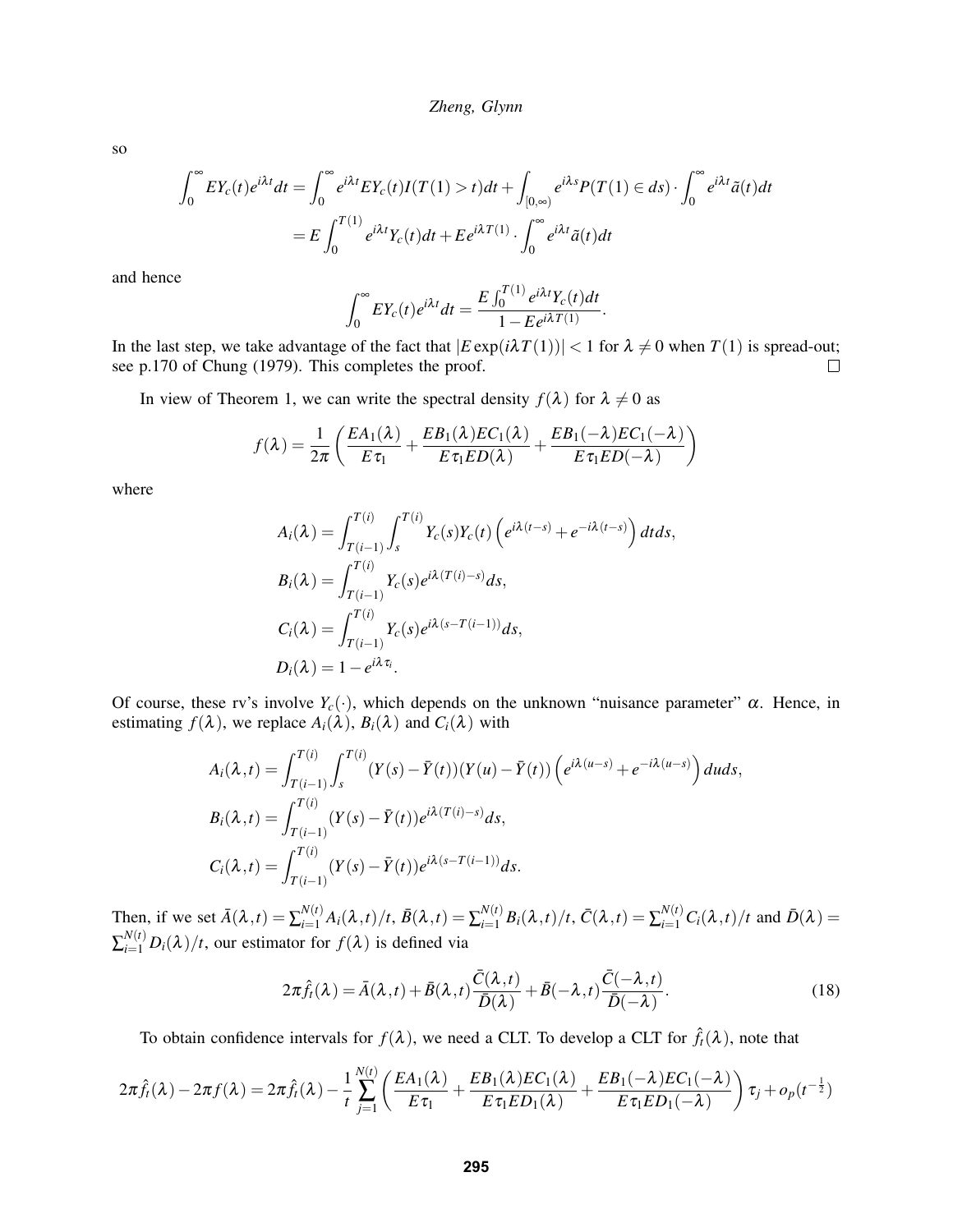as  $t \to \infty$ , where  $o_p(t^{-\frac{1}{2}})$  denotes a stochastic process for which  $t^{\frac{1}{2}}o_p(t^{-\frac{1}{2}}) \to 0$  as  $t \to \infty$ . Suppose that

$$
E\left(\int_{0}^{T(1)} (|Y(s)|+1)ds\right)^{4} < \infty.
$$
 (19)

Then, it is easily seen that

$$
\bar{A}(\lambda, t) - \frac{1}{t} \sum_{j=1}^{N(t)} \frac{EA_1(\lambda)}{E \tau_1} \tau_j
$$
\n
$$
= \frac{1}{t} \sum_{j=1}^{N(t)} \left[ A_j(\lambda) - \frac{EA_1(\lambda)}{E \tau_1} \tau_j \right] - (\bar{Y}(t) - \alpha) \frac{1}{t} \sum_{j=1}^{N(t)} \int_{T(j-1)}^{T(j)} \int_s^{T(j)} (Y(u) + Y(s))
$$
\n
$$
\cdot \left( e^{i\lambda(u-s)} + e^{-i\lambda(u-s)} \right) du ds + o_p(t^{-\frac{1}{2}})
$$
\n
$$
= \frac{1}{t} \sum_{j=1}^{N(t)} \left[ A_j(\lambda) - \frac{EA_1(\lambda)}{E \tau_1} \tau_j - Z_j \frac{E \tilde{A}_1(\lambda)}{E \tau_1} \right] + o_p(t^{-\frac{1}{2}})
$$

as  $t \to \infty$ , where  $Z_j = \int_{T(j-1)}^{T(j)} Y(s) ds - \alpha \tau_j$  and

$$
\tilde{A}_j(\lambda) = \int_{T(j-1)}^{T(j)} \int_s^{T(j)} (Y(u) + Y(s)) \left( e^{i\lambda(u-s)} + e^{-i\lambda(u-s)} \right) du ds.
$$

Similarly,

$$
\bar{B}(\lambda,t) - \frac{1}{t} \sum_{j=1}^{N(t)} \frac{EB_1(\lambda)}{E \tau_1} \tau_j = \frac{1}{t} \sum_{j=1}^{N(t)} \left[ B_j(\lambda) - \frac{EB_1(\lambda)}{E \tau_1} \tau_j - Z_j \frac{E \tilde{B}_1(\lambda)}{E \tau_1} \right] + o_p(t^{-\frac{1}{2}}),
$$
\n
$$
\bar{C}(\lambda,t) - \frac{1}{t} \sum_{j=1}^{N(t)} \frac{EC_1(\lambda)}{E \tau_1} \tau_j = \frac{1}{t} \sum_{j=1}^{N(t)} \left[ C_j(\lambda) - \frac{EC_1(\lambda)}{E \tau_1} \tau_j - Z_j \frac{E \tilde{C}_1(\lambda)}{E \tau_1} \right] + o_p(t^{-\frac{1}{2}}),
$$

and

$$
\frac{1}{\bar{D}(\lambda)} - \frac{1}{t} \sum_{j=1}^{N(t)} \frac{E \tau_1}{ED(\lambda)} \tau_j = -\left(\frac{E \tau_1}{ED_1(\lambda)}\right)^2 \frac{1}{t} \sum_{j=1}^{N(t)} \left[D_j(\lambda) - \frac{ED_1(\lambda)}{E \tau_1} \tau_j\right] + o_p(t^{-\frac{1}{2}}),
$$

Consequently,

$$
2\pi \hat{f}_t(\lambda) - 2\pi f(\lambda) = \left(\bar{A}(\lambda, t) - \frac{1}{t} \sum_{j=1}^{N(t)} \frac{EA_1(\lambda)}{E\tau_1} \tau_j\right) + \frac{EB_1(-\lambda)}{ED_1(-\lambda)} \left(\bar{C}(-\lambda, t) - \frac{1}{t} \sum_{j=1}^{N(t)} \frac{EC_1(-\lambda)}{E\tau_1} \tau_j\right)
$$
  
+ 
$$
\frac{EB_1(\lambda)}{ED_1(\lambda)} \left(\bar{C}(\lambda, t) - \frac{1}{t} \sum_{j=1}^{N(t)} \frac{EC_1(\lambda)}{E\tau_1} \tau_j\right) - \frac{EB_1(\lambda)EC_1(\lambda)}{(ED_1(\lambda))^2} \left(\bar{D}(\lambda) - \frac{1}{t} \sum_{j=1}^{N(t)} \frac{ED_1(\lambda)}{E\tau_1} \tau_j\right)
$$
  
+ 
$$
\frac{EC_1(-\lambda)}{ED_1(-\lambda)} \left(\bar{B}(-\lambda, t) - \frac{1}{t} \sum_{j=1}^{N(t)} \frac{EB_1(-\lambda)}{E\tau_1} \tau_j\right) + \frac{EC_1(\lambda)}{ED_1(\lambda)} \left(\bar{B}(\lambda, t) - \frac{1}{t} \sum_{j=1}^{N(t)} \frac{EB_1(\lambda)}{E\tau_1} \tau_j\right)
$$
  
- 
$$
\frac{EB_1(-\lambda)EC_1(-\lambda)}{(ED_1(-\lambda))^2} \left(\bar{D}(-\lambda) - \frac{1}{t} \sum_{j=1}^{N(t)} \frac{ED_1(-\lambda)}{E\tau_1} \tau_j\right) + o_p(t^{-\frac{1}{2}})
$$
  
= 
$$
\frac{1}{t} \sum_{j=1}^{N(t)} W_1(\lambda) + o_p(t^{-\frac{1}{2}})
$$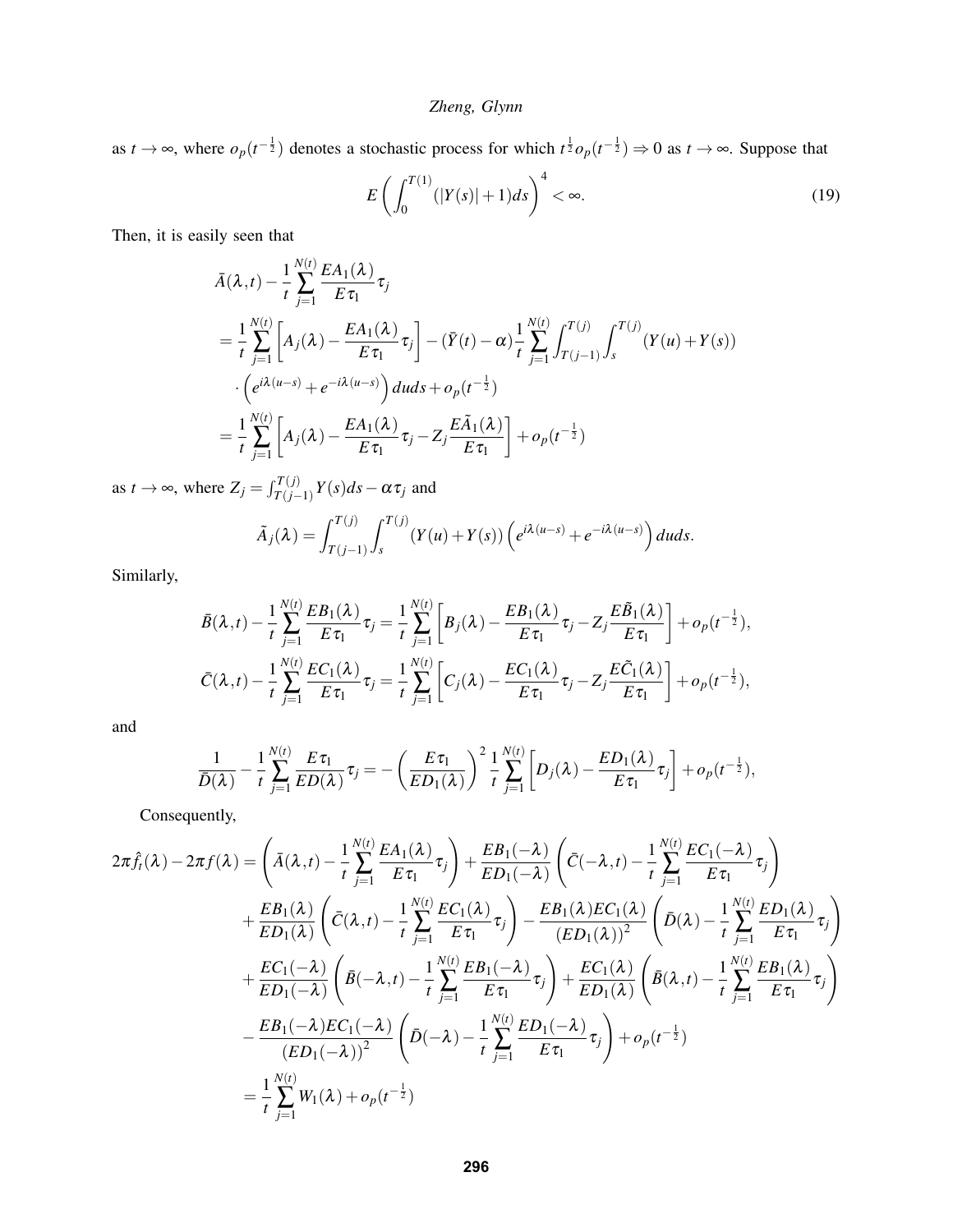as  $t \rightarrow \infty$ , where

$$
W_j(\lambda) = \left(A_j(\lambda) - Z_j \frac{E \tilde{A}_1(\lambda)}{E \tau_1}\right) + \frac{EC_1(\lambda)}{ED_1(\lambda)} \left(B_j(\lambda) - Z_j \frac{E \tilde{B}_1(\lambda)}{E \tau_1}\right) - \frac{EB_1(-\lambda)EC_1(-\lambda)}{(ED_1(-\lambda))^2} D_j(-\lambda)
$$
  
 
$$
- \frac{EB_1(\lambda)EC_1(\lambda)}{(ED_1(\lambda))^2} D_j(\lambda) + \frac{EC_1(-\lambda)}{ED_1(-\lambda)} \left(B_j(-\lambda) - Z_j \frac{E \tilde{B}_1(-\lambda)}{E \tau_1}\right) + \frac{EB_1(\lambda)}{ED_1(\lambda)} \left(C_j(\lambda) - Z_j \frac{E \tilde{C}_1(\lambda)}{E \tau_1}\right)
$$
  
 
$$
+ \frac{EB_1(-\lambda)}{ED_1(-\lambda)} \left(C_j(-\lambda) - Z_j \frac{E \tilde{C}_1(-\lambda)}{E \tau_1}\right) - 2\pi f(\lambda) \tau_j
$$

and

$$
\tilde{B}_j(\lambda) = \int_{T(j-1)}^{T(j)} e^{i\lambda(T(j)-s)} ds, \quad \tilde{C}_j(\lambda) = \int_{T(j-1)}^{T(j)} e^{i\lambda(s-T(j-1))} ds.
$$

Under (19),  $EW_i(\lambda) = 0$  and  $Var(W_i(\lambda)) < \infty$ . The CLT for sums of iid rv's, in combination with the random time change theorem (see, for example, p.144 of Billingsley (1968)), yields our next result. Theorem 2 Under (19),

$$
t^{\frac{1}{2}}\left(\hat{f}_{t}(\lambda)-f(\lambda)\right) \Rightarrow \frac{1}{2\pi}\sqrt{\frac{EW_{1}(\lambda)^{2}}{E\tau_{1}}}N(0,1)
$$

as  $t \rightarrow \infty$ .

Note that Theorem 2 asserts that  $\hat{f}_t(\lambda)$  converges to  $f(\lambda)$  at "square root convergence rate"; see Brockwell and Davis (1991) for a discussion of the "sub-square root" rate associated with conventional spectral density estimation in the non-regenerative setting. We also observe that  $EW_1(\lambda)^2/E\tau_1$  can be estimated in a straightforward fashion, in order to produce asymptotically valid confidence intervals for  $f(\lambda)$  based on the normal approximation associated with Theorem 2. In particular, while  $W_i(\lambda)$  contains the "nuisance" parameters"  $\tilde{f}(\lambda)$ ,  $E\tilde{A}_1(\lambda)$ ,  $E\tau_1$ ,  $EB_1(\lambda)$ ,  $E\tilde{B}_1(\lambda)$ ,  $EC_1(\lambda)$ ,  $E\tilde{C}_1(\lambda)$ ,  $ED_1(\lambda)$ ,  $EB_1(-\lambda)$ ,  $E\tilde{B}_1(-\lambda)$ ,  $EC_1(-\lambda)$ ,  $E\check{C}_1(-\lambda)$  and  $ED_1(-\lambda)$ , each of these nuisance quantities can be replaced by their corresponding sample means, thereby obtaining  $W_i(\lambda, t)$ . We then estimate  $EW_1(\lambda)^2 / E \tau_1$  via  $\sum_{j=1}^{N(t)} W_j(\lambda, t)^2 / t$ .

Furthermore, we observe that  $\hat{f}_t(\cdot)$  is differentiable. In this context, we expect that  $f'_t(\lambda) \to f'(\lambda)$ almost surely as  $t \to \infty$ , so our spectral density estimator will typically be well-behaved as a function of  $\lambda$ , leading to good global estimators of the spectral density function.

# 4 REGENERATIVE ESTIMATION FOR HITTING TIME EXPECTATIONS

We next discuss the use of regenerative methods in efficiently computing moments of hitting times. In particular, given an *S*-valued classically regenerative process  $X = (X(t): t \ge 0)$ , let  $T = \inf\{t \ge 0 : X(t) \in A\}$ be the "hitting time" of the set  $A \subseteq S$ . Our goal here is to compute  $ET^k$  for some integer moment index k. Such hitting times are of interest in many applications settings. For example, in the dependability modeling context, the time to system failure is a key performance measure, while in the queueing context, the time to buffer overflow is of interest; such random times can obviously be represented as hitting times.

We note that if *X* is non-delayed, then the cycle independence implies that

$$
E \exp(\theta T) = E \exp(\theta T) I(T < \tau_1) + E \exp(\theta \tau_1) I(T \ge \tau_1) \cdot E \exp(\theta T). \tag{20}
$$

For  $\theta \in \mathbb{R}_+$ , set  $\varphi(\theta) = E \exp(\theta T)$ ,  $\eta(\theta) = E \exp(\theta T)I(T < \tau_1)$  and  $v(\theta) = E \exp(\theta \tau_1)I(T \ge \tau_1)$ . If  $\varphi(\theta) < \infty$ , then  $\eta(\theta)$  is finite-valued also, and  $\eta(\theta) > 0$  implies  $\nu(\theta) < 1$ , so that

$$
\varphi(\theta) = \frac{\eta(\theta)}{1 - \nu(\theta)}.
$$
\n(21)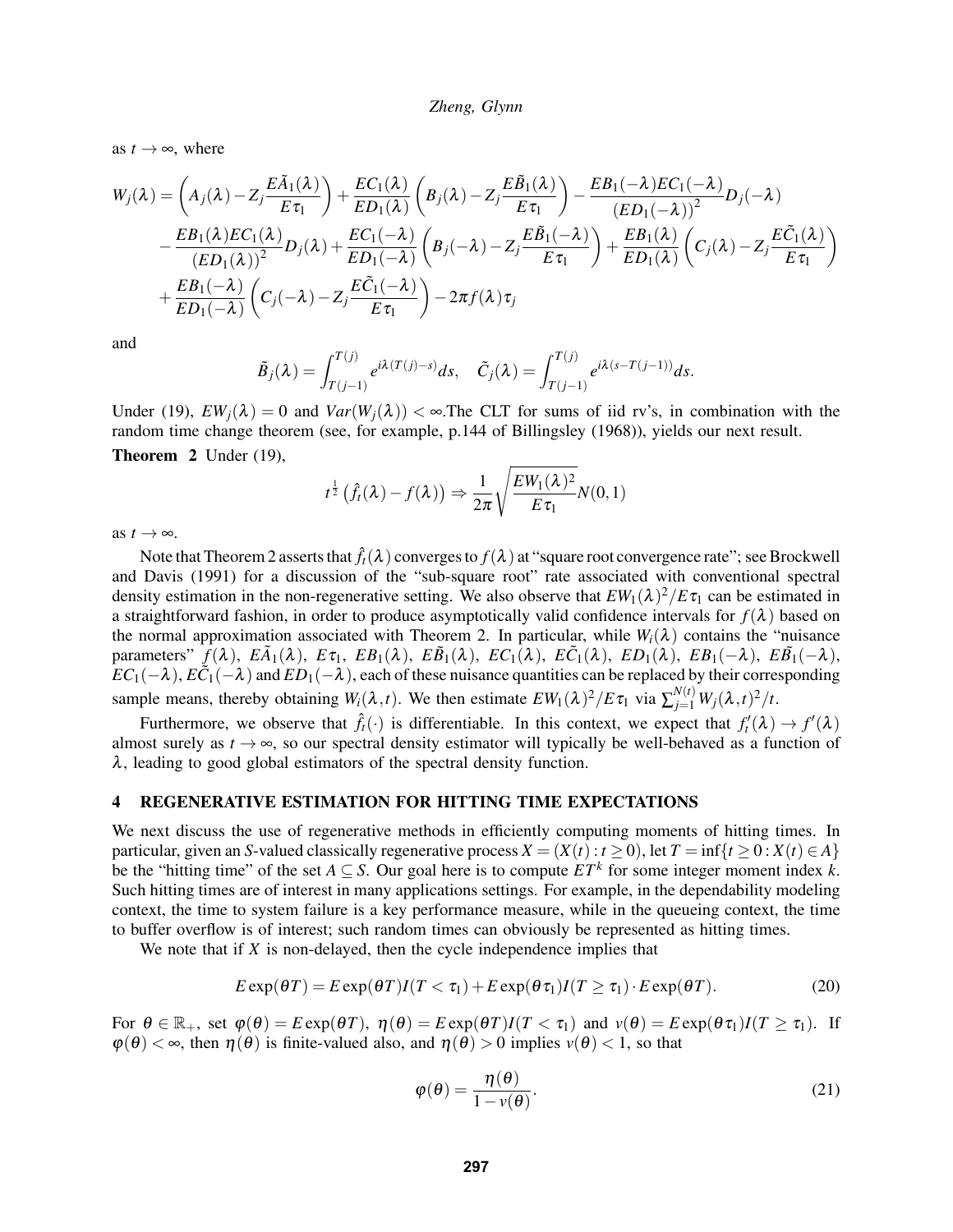Furthermore,  $\varphi(\cdot)$ ,  $\eta(\cdot)$ , and  $\upsilon(\cdot)$  are then infinitely differentiable at 0, and (20) implies that

$$
\varphi^{(k)}(0) = \eta^{(k)}(0) + \sum_{j=0}^k {k \choose j} v^{(j)}(0) \varphi^{(k-j)}(0).
$$

It follows that

$$
ET^{k} = \frac{1}{P(T < \tau_{1})} \left( E(\tau_{1} \wedge T)^{k} + \sum_{j=1}^{k-1} {k \choose j} E \tau_{1}^{j} I(T \geq \tau_{1}) E T^{k-j} \right);
$$
 (22)

where  $a \wedge b = \min(a, b)$ . (If we use a direct argument to establish (22) that avoids  $E \exp(\theta T)$ , one finds that (22) holds whenever  $ET^k < \infty$ .) Specializing (22) to  $k = 1, 2$ , we find that

$$
ET = \frac{E(\tau_1 \wedge T)}{P(T < \tau_1)},
$$
  
\n
$$
ET^2 = \left( E(\tau_1 \wedge T)^2 + E \tau_1 I(T \ge \tau_1) \frac{E(\tau_1 \wedge T)}{P(T < \tau_1)} \right) \frac{1}{P(T < \tau_1)}.
$$

When *A* is "rare" (so that  $P(T < \tau_1)$  is small), one can use (22) in combination with importance sampling to obtain significant variance reductions. In particular,we would estimate the terms  $E(T\wedge \tau_1)^j$  and  $E\tau_1^j$  $\frac{J}{1}I(T\geq \tau_1)$ for  $1 \leq j \leq k$  from their sample means obtained by repeatedly sampling  $(X(s): 0 \leq s \leq T \wedge \tau_1)$  (without importance sampling), but estimate  $P(T < \tau_1)$  by sampling  $(X(s): 0 \le s \le T \wedge \tau_1)$  under an appropriately chosen importance distribution.

This idea has been used with great success when  $k = 1$ ; see, for example, Glynn et al. (1993). Our contribution here is to show how it easily extends to  $k > 1$  in the presence of regenerative structure. Furthermore, it should be noted that it is straightforward to extend this approach to delayed regenerative processes, in which case the identity

$$
E \exp(\theta T) = E \exp(\theta T)I(T < T(0)) + E \exp(\theta T)I(T > T(0)) \frac{E \exp(\theta \tilde{T})I(\tilde{T} < \tau_1)}{1 - E \exp(\theta \tau_1)I(\tilde{T} > \tau_1)}
$$

replaces (21), where  $\tilde{T} = \inf\{t \ge 0 : X(T(0) + t) \in A\}.$ 

### 5 COMPUTING VALUE FUNCTIONS

Suppose that  $X = (X(t): t > 0)$  is an irreducible positive recurrent Markov process taking values in a discrete state space *S*. In numerically calculating optimal controls for such an *S* via Monte Carlo, a key issue that arises is the computation of the "value function" associated with a given policy. One important class of control problems concerns optimization for infinite-horizon discounted reward/cost, in which case the value function takes the form

$$
v(x) \triangleq E_x \int_0^\infty \exp\left(-\int_0^t g(X(s))ds\right) h(X(t))dt,
$$
\n(23)

where  $h: S \to \mathbb{R}_+$  and  $g(x)$  is the instantaneous discount rate associated with state *x*. Here,  $E_x(\cdot) \triangleq$  $E(\cdot|X(0) = x)$ . We note that the rv appearing in (23) involves simulating *X* over an infinite time horizon, so direct sampling is infeasible.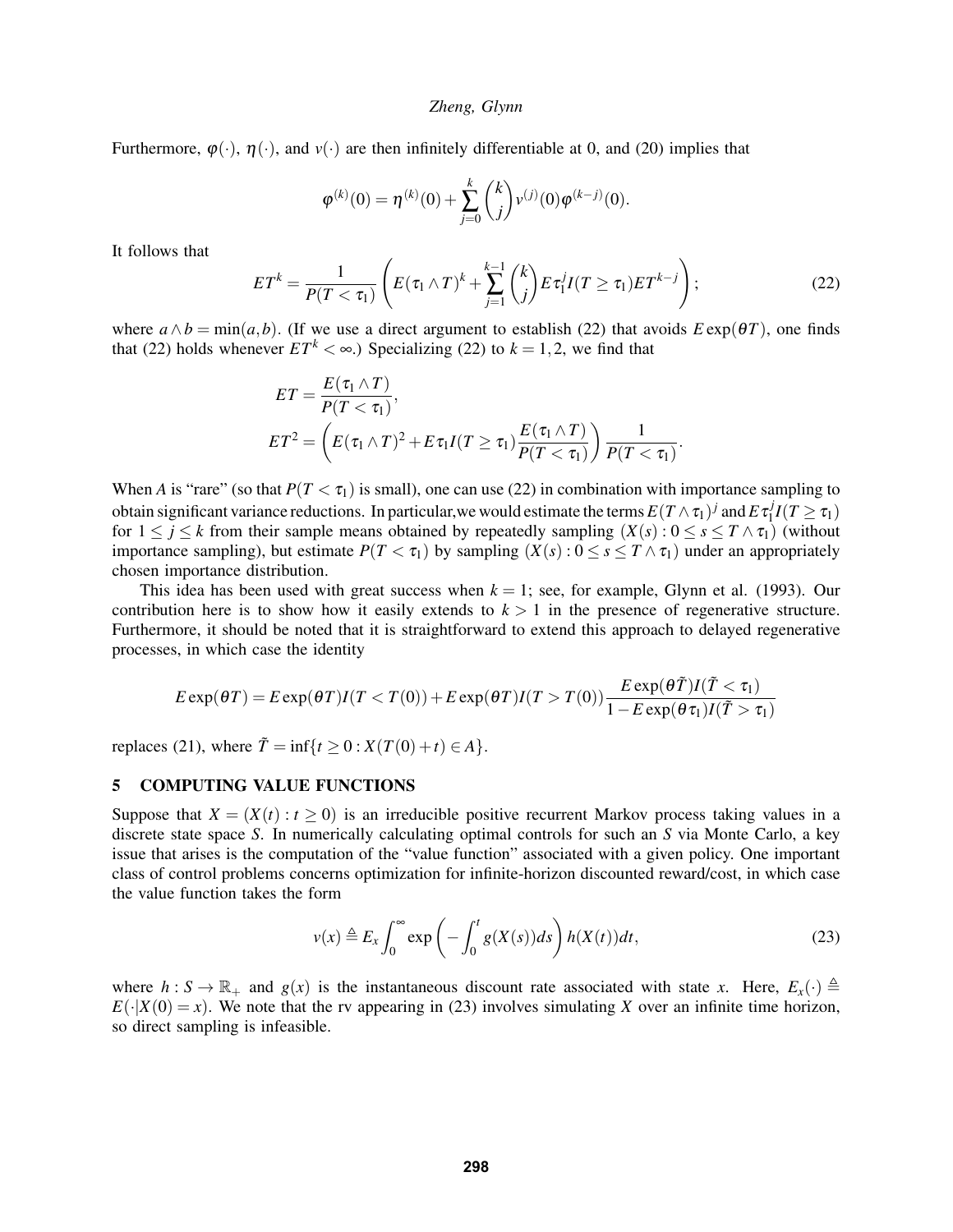To compute  $v(\cdot)$  via regenerative methods, let  $\tau(x) = \inf\{t \ge 0 : X(t) = x, X(t-) \ne x\}$  be the first entry time into state *x*. Then, because  $\tau(z)$  is a regeneration time for *X*,

$$
v(x) = E_x \int_0^{\tau(z)} \exp\left(-\int_0^t g(X(s))ds\right) h(X(t))dt
$$
  
+  $E_x \exp\left(-\int_0^{\tau(z)} g(X(s))ds\right) \int_{\tau(z)}^{\infty} \exp\left(-\int_{\tau(z)}^t g(X(s))ds\right) h(X(t))dt$   
=  $E_x \int_0^{\tau(z)} \exp\left(-\int_0^t g(X(s))ds\right) h(X(t))dt$   
+  $E_x \exp\left(-\int_0^{\tau(z)} g(X(s))ds\right) E_z \int_0^{\infty} \exp\left(-\int_0^t g(X(s+\tau(z)))ds\right) h(X(t+\tau(z)))dt$   
=  $E_x \int_0^{\tau(z)} \exp\left(-\int_0^t g(X(s))ds\right) h(X(t))dt + E_x \exp\left(-\int_0^{\tau(z)} g(X(s))ds\right) v(z)$   
 $\triangleq E_x \beta(z) + E_x \Gamma(z) \cdot v(z)$  (24)

so that

$$
v(z) = \frac{E_z \beta(z)}{1 - E_z \Gamma(z)}
$$

whenever  $v(z) < \infty$ . The quantity  $v(z)$  can then be computed by generating iid copies of  $(\beta(z), 1 - \Gamma(z))$ conditional on  $X(0) = z$ , followed by forming the corresponding ratio estimator; confidence intervals can then be obtained through the standard methodology available for ratio estimators, as in Section 2.

To compute  $v(\cdot)$  at multiple points  $x_1, x_2, \dots, x_m$ , we can either use the above ratio estimation methodology at each of the *m* points, or we can fix  $z \in S$ , and note that (23) implies that

$$
v(x_i) = E_{x_i} \beta(z) + E_{x_i} \Gamma(z) v(z).
$$

Hence, by simulating  $(\beta(z), \Gamma(z))$  conditional on  $X(0) = x_i (1 \le i \le m)$  and combining this with our above estimator for  $v(x)$ , we obtain estimators for the  $v(x_i)'s$ . We can additionally stratify our sampling, so as to optimize the proportion of simulation effort expended on runs starting from the  $x_i$ 's versus the effort expended on simulation effort starting from *z*; see (Fox and Glynn 1989) for details.

In some applications, a steady-state formulation is more appropriate. In such settings, the analog to (23) is the "relative value" function defined by

$$
w(x) \triangleq \int_0^\infty E_x h_c(X(t)) dt,
$$
\n(25)

where  $h_c(x) = h(x) - Eh(X(\infty))$  and  $X(\infty)$  is a rv having the stationary distribution of *X*. When  $|S| < \infty$ , there exists a function *k* (solving Poisson's equation) such that

$$
k(X(t)) + \int_0^t h_c(X(s))ds
$$

is a martingale, so that

$$
E_x k(X(t)) + E_x \int_0^t h_c(X(s)) ds = k(x).
$$
 (26)

If *X* is aperiodic in discrete time or is a Markov jump process in continuous time,  $E_x k(X(t)) \to E k(X(\infty))$ , where  $X(\infty)$  has the stationary distribution of *X*. Sending  $t \to \infty$  in (26), we conclude that  $w(x) =$  $k(x) - Ek(X(\infty))$ . But applying optional sampling to the martingale yields the identity

$$
k(z) + E_x \int_0^{\tau(z)} h_c(X(s)) ds = k(x).
$$
 (27)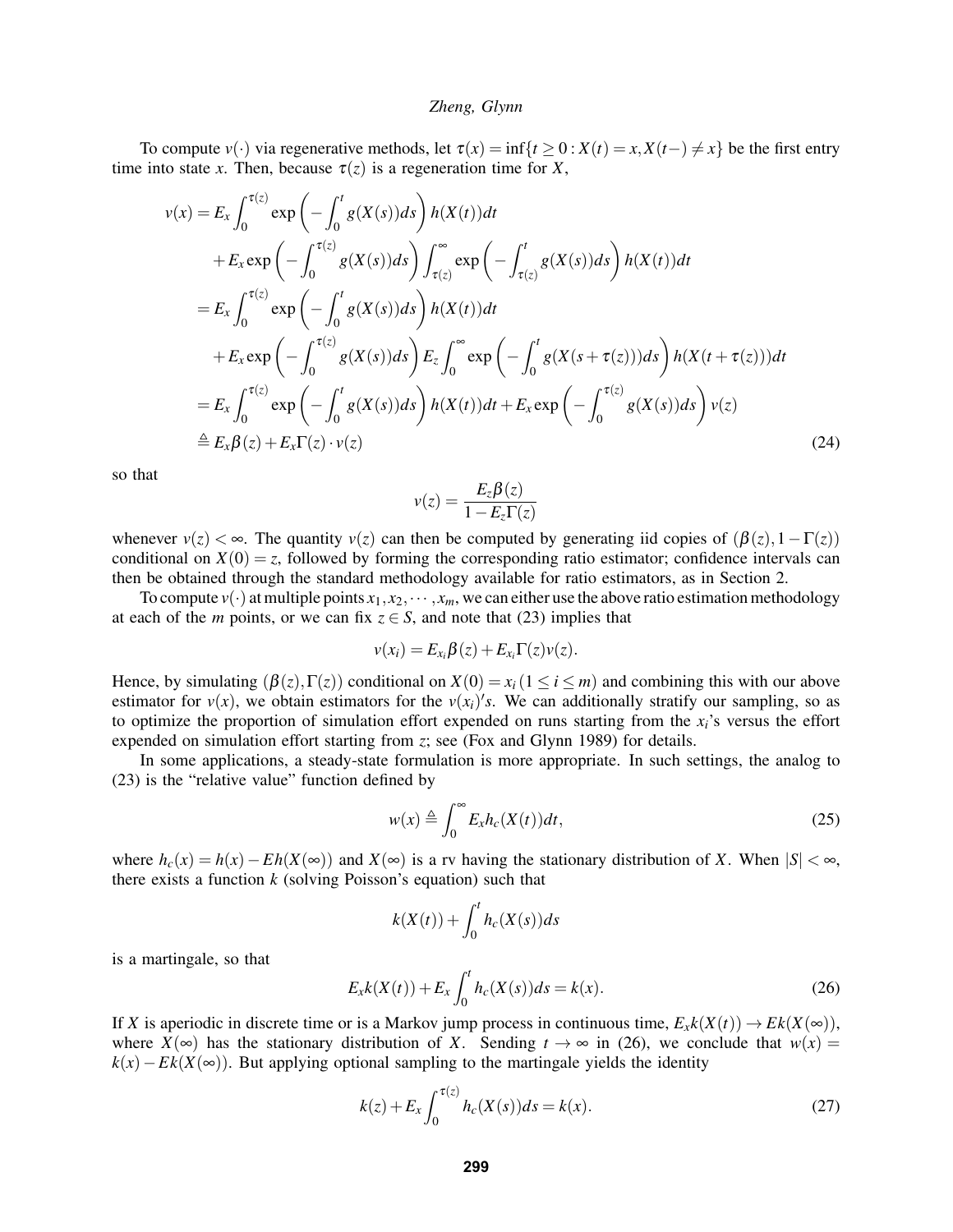Hence, applying (12), we find that

$$
Ek(X(\infty)) = \frac{E_z \int_0^{\tau(z)} k(X(s))ds}{E_z \tau(z)}
$$
  
= 
$$
\frac{E_z \int_0^{\tau(z)} \int_s^{\tau(z)} h_c(X(u))duds}{E_z \tau(z)} + k(z)
$$
  
= 
$$
\frac{E_z \int_0^{\tau(z)} uh_c(X(u))du}{E_z \tau(z)} + k(z)
$$

and consequently

$$
w(x) = E_x \int_0^{\tau(z)} h_c(X(s)) ds - \frac{E_z \int_0^{\tau(z)} uh_c(X(u)) du}{E_z \tau(z)}.
$$
 (28)

The above expression includes the nuisance parameter  $Eh(X(\infty))$ , so this needs to be separately estimated (within the runs starting from *z*) using the ideas of Section 1. The estimation of this nuisance parameter then affects the resulting CLT for the estimator of  $w(X)$  (as in our spectral density analysis).

We further note that (27) proves that *w* differs from  $\tilde{k}$  and  $\tilde{l}$  by an additive constant, where

$$
\tilde{k}(x) = E_x \int_0^{\tau(z)} h_c(X(s))ds,
$$
  
\n
$$
\tilde{l}(x) = -E_z \int_0^{\tau(x)} h_c(X(s))ds.
$$
\n(29)

So, one has two different estimation approaches (one based on  $\tilde{k}$  and one based on  $\tilde{l}$ ) for approximating  $w(\cdot)$  at multiple points  $x_1, x_2, \dots, x_m$  (up to an additive constant); see Glynn and Meyn (1996) for an earlier derivation of  $\tilde{k}(\cdot)$  Presumably, because *z* can be chosen to be a state to which *X* is naturally attracted, building an estimation methodology for  $w(\cdot)$  on the basis of  $\tilde{k}$  is typically better. Again, as elsewhere in this paper, confidence intervals can be constructed by taking advantage of the CLT.

# 6 A NUMERICAL EXAMPLE

In this section, we present a brief account of the numerical performance of our regenerative estimator for the spectral density (18). Consider an  $M/M/1/m$  queue with capacity  $m = 50$  and service rate  $\mu = 2$ . We implement two systems with arrival rates 1 and 1.8. *Y*(·) denotes the number-in-system process. For each system, we simulate 100 replications of 50000 simulated time units. Within each replication, we compute a regenerative point estimator, the jack-knife estimator for the associated variance, and a corresponding 95% confidence interval (CI) based on our CLT. In the table, the "Ave. Est." stands for the average of all estimators over 100 replications; the "Half-width of CI" stands for the average confidence interval half-width; and "Coverage" stands for the fraction of CIs that cover the true value of the spectral density. The true values are computed numerically using methods in Glynn (1984). We provide additional numerical examples on regenerative estimators of value functions and hitting time expectations as an online supplement.

| Arrival/Service Rate Ratio | $\lambda$ | True Value of $f(\lambda)$ |         | Ave. Est. Half-width of CI | Coverage |
|----------------------------|-----------|----------------------------|---------|----------------------------|----------|
| $\rho = 0.5$               | 0.5       | 3.3424                     | 3.3392  | 0.0692                     | 97/100   |
|                            |           | 0.1148                     | 0.1147  | 0.0010                     | 93/100   |
| $\rho = 0.9$               | 0.5       | 12.9117                    | 13.2338 | 0.4822                     | 97/100   |
|                            |           | 0.2217                     | 0.2197  | 0.0067                     | 99/100   |

Table 1: Regenerative estimator for spectral density.